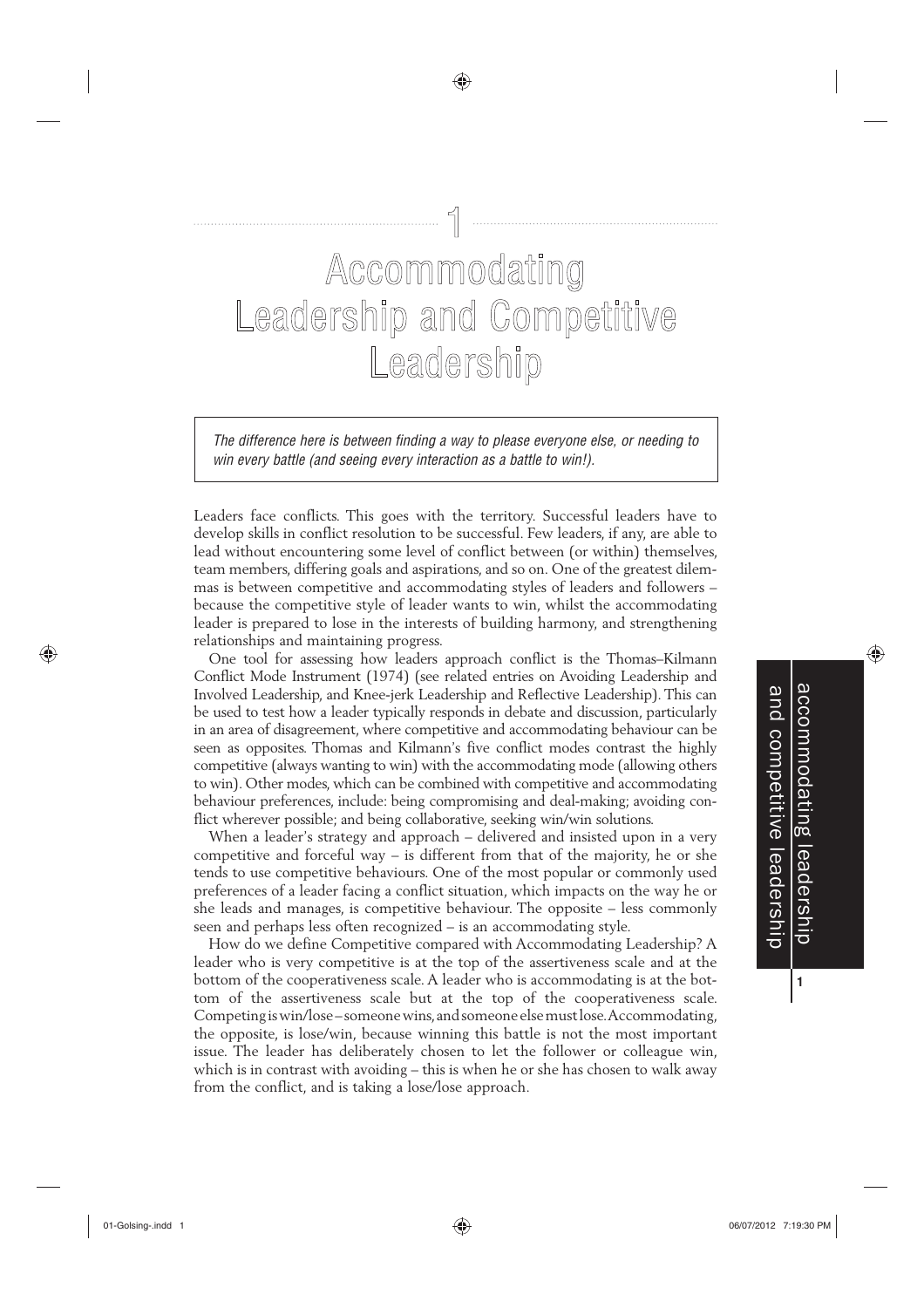A competitive leader often operates in a power-oriented mode, and uses whatever sources of power available to win ground. This can include legitimate power, his or her ability to argue, to pull rank on another and to exert economic control. The competitive leader may be standing up for his or her beliefs, and may also be anxious to assert his or her primacy. This competitive leader behaviour is often at another's expense. If there are competitive leaders, there must be subordinates who are willing to give way and allow the competitive leader to have what he or she wants.

♠

By contrast, the accommodating leader tends to neglect his or her own concerns to satisfy the concerns of the others first. Sometimes this is purely the result of conflict avoidance. However, accommodation involves self-sacrifice, generosity and yielding to another point of view even if it clashes with one's own. Accommodatingstyle leaders spend so much time helping others that sometimes they lose sight of what they personally want to achieve. Accommodating leadership can be seen as related to servant leadership (see 'Servant Leadership' section in 'Leadership Definition, Theory and Practice'), but the latter can be more proactive.

The competing mode is common in fields where results are easily measured and compared – sales and investment banking, for example – and in many organizations promotion and rewards are closely linked to competitive behaviour. It can drive decisiveness and clarity, even if insight and understanding are lacking, so can often come to the fore under the pressure of an emergency, even though the desire to win every argument can be very dysfunctional when ideas must be pooled from many sources, and emerging crises require leaders to back down and change direction. Highly competitive leaders can be surrounded by yes-men, people who agree with the leader because they have learned that disagreement may be unwise, or is just not listened to. This can prevent the leader from receiving vital information. Are subordinates afraid to admit uncertainties?

However, a low score for competitiveness could mean that a leader feels powerless in some situations, is unaware of his or her power base or is unable to use it. Does the leader have trouble taking a firm stand? This may be because he or she is overly concerned with others' feelings.

Accommodating as a conflict mode is useful when a leader needs to show they can be reasonable, as well as accepting their own fallibility. Accommodating is appropriate when the issue being discussed is more important to others. It is more than a goodwill gesture, helping to maintain cooperative relationships, building friendships for future benefit and possibly eliciting useful ideas. The accommodating mode is best when continued competition would damage a cause or issue, or when it is most unlikely that the leader in this situation can win. Accommodating helps to preserve a harmonious environment, and also helps subordinates to try things by themselves and learn from their own mistakes. However, the leader with a high score on 'accommodating' may feel that his or her ideas are not getting much attention. Allowing others to keep advancing their concerns can deprive the leader of influence, respect and recognition. Some accommodating leaders may feel that their own contribution will not be obvious. They may not be able to effectively impose discipline at work, but it depends on the extent to which this is needed.

Leaders who are low on accommodating may have trouble building up goodwill with other people, who may see them as unable to admit when they are wrong. It can be challenging for such leaders to recognize legitimate exceptions to rules, and when to give up a line of argument.

⊕

♠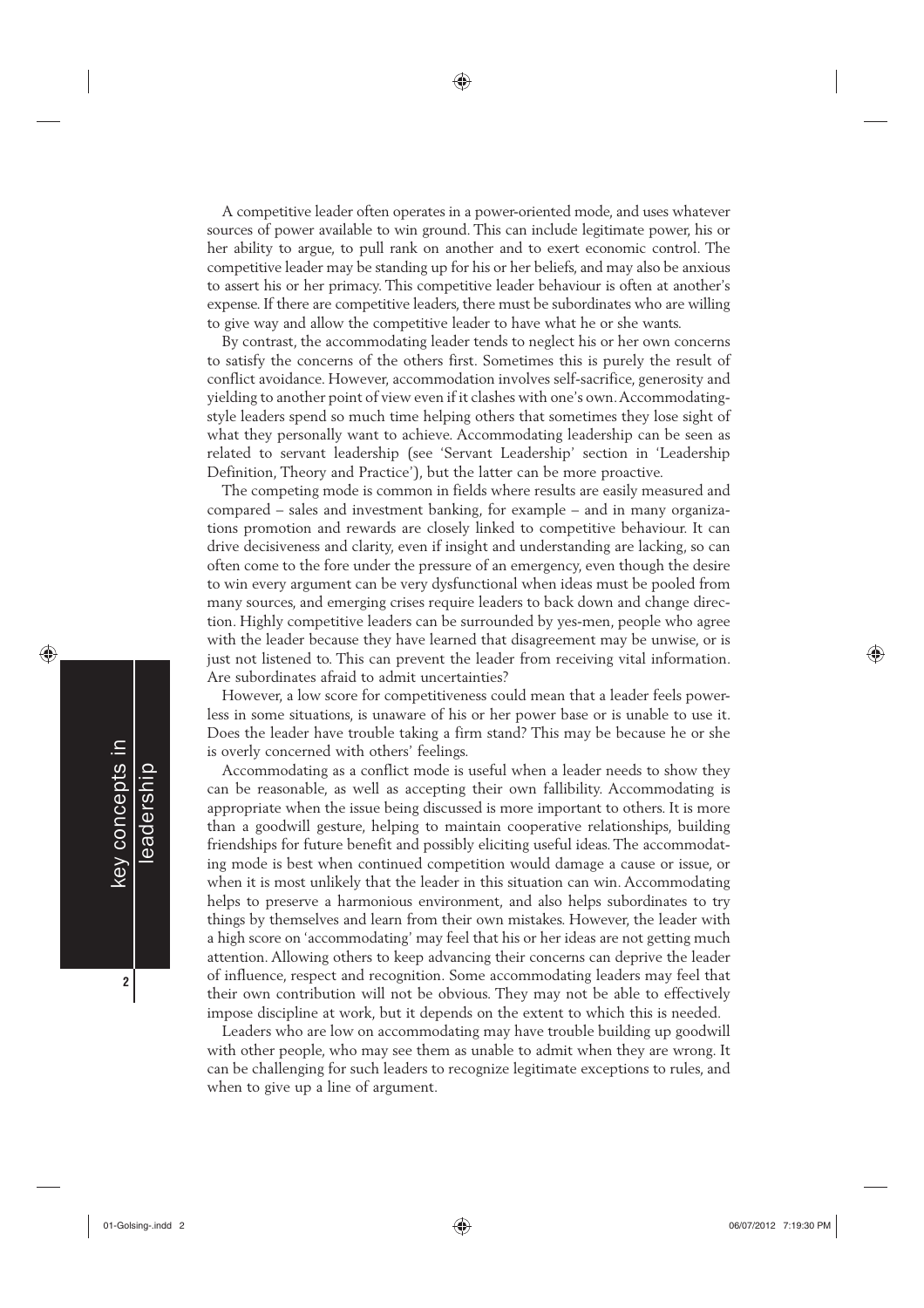Here, we look at an example of a fiercely competitive manager who caused problems even before starting work in a new position, due to her highly competitive nature. In a contrasting case, a junior manager is overwhelmed with conflicting responsibilities due to an accommodating nature.

◈

A consultant working with public-sector organizations tells the story:

A new leader was recently appointed to a senior position in a public-sector organization. Usually, the government is very strict in terms of advertising vacancies and going through proper procedures before appointing anyone. But this particular lady, highly qualified with an MBA and a PhD, who is quite job-hopping and is always going for promotions, put the organization under pressure to hire her quickly, especially as she threatened to try to get another job and then would not be available. The government has a very slender majority in the country and the opposition party is very strong, so this episode became controversial front-page news. If she hadn't been so competitive by insisting that she was appointed – if she had waited for the due processes to take place – maybe this government department would not now be under such fire in the media. So she hasn't started work yet but is already causing difficulties due to her competitive nature. This country where she lives and works has also encouraged this tendency to be competitive among women, as it is very male dominated, so any female who reaches a senior position is bound to be very competitive, because she has to be in order to rival the men.

A trainer working in emerging markets offers this case:

In my work I visit many training institutions and have contact with those who manage them – they give me training assignments and administer the courses I teach. In one particular institution, there is a junior manager (I suppose she has very little hope of ever being promoted) who is so accommodating that she has made her life very difficult and works very long hours, but it's all part of her personality, the corporate culture and the nature of her job. Basically the trainers have certain requirements – such as photocopying training materials – and she always says yes to them to help them out. Then her boss has told her to cut down on photocopying to save money. So she sneaks into the copy room when the boss isn't looking, or asks friends in other departments to help her out. She has two staff members but doesn't trust them much, and gives them only simple tasks to complete, doing nearly all the work herself. The boss gives free places on the courses to friends and contacts, so she lets these 'students' in. But then the trainers ask – 'who is this?' and she has to hope they won't mind. There are rules associated with training and academic standards, and she is constantly in a conflict with these rules, trying to please everyone. She tries to please her bossy boss, her demanding trainees and her difficult trainers – she never says no to anyone. Her behaviour would appear to be out of fear, job-security worries, natural friendliness and warmth, and an anxiety to please everyone. But her workload is huge and she gets home very late every evening, and comes in on weekends when many of the training events take place to make sure everything is running smoothly and to see if she can do anything to help.

Being competitive and accommodating are wide extremes – the one always wanting to win and gain personal advantages, the other prepared to sacrifice personal time to keep everyone happy. Again, neither mode is totally effective as leadership roles as these extremes of behaviour can backfire. It is impossible to



⊕